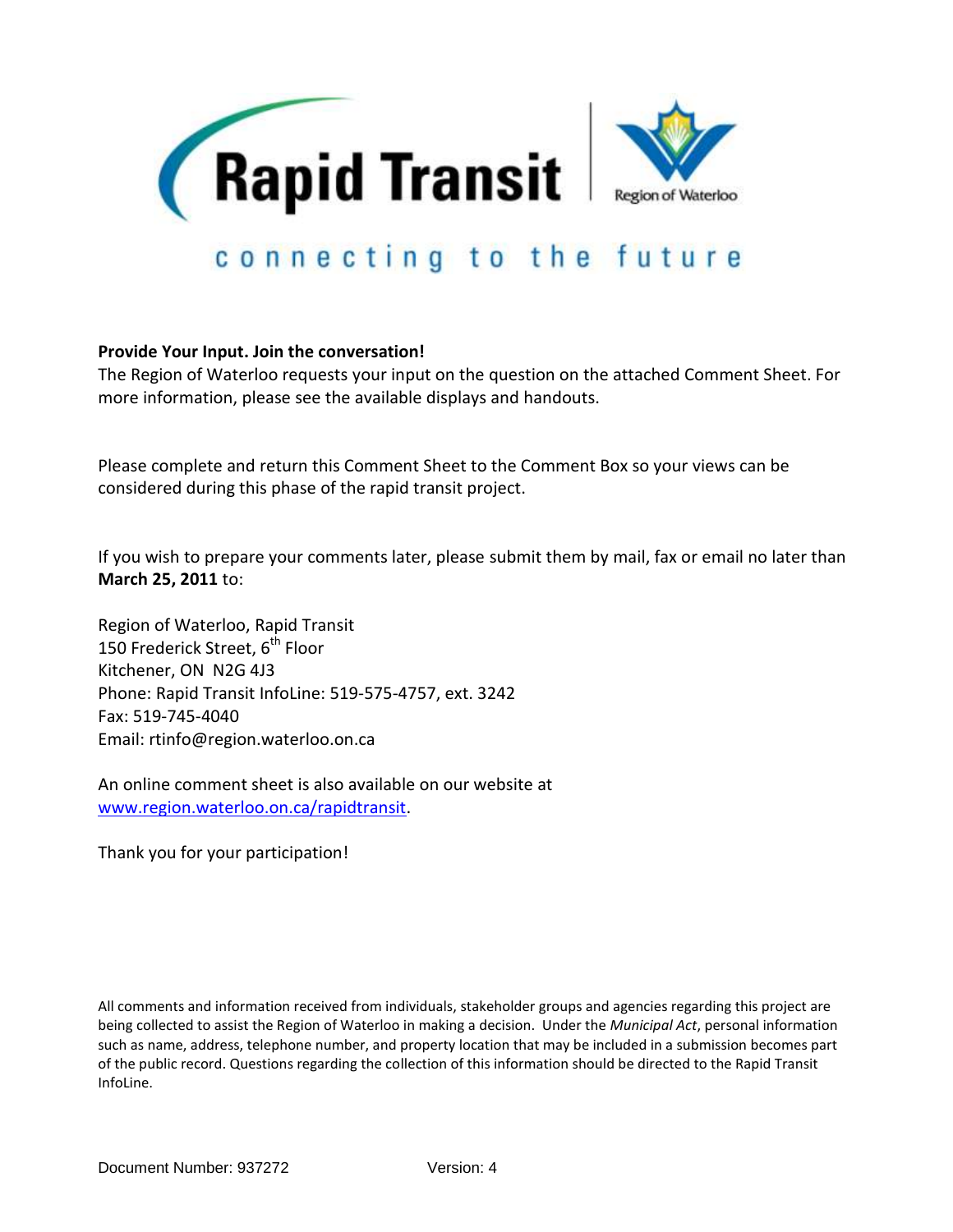## **Rapid Transit Implementation Options**

| L1                   | Rapid transit from Conestoga Mall to Ainslie Street Bus Terminal, changing from LRT to    |
|----------------------|-------------------------------------------------------------------------------------------|
|                      | aBRT at Ottawa Street                                                                     |
| L <sub>2</sub><br>L3 | Rapid transit from Conestoga Mall to Ainslie Street Bus Terminal, changing from LRT to    |
|                      | aBRT at Block Line Road                                                                   |
|                      | Rapid transit from Conestoga Mall to Ainslie Street Bus Terminal, changing from LRT to    |
| L <sub>4</sub>       | aBRT at Fairview Park Mall                                                                |
|                      | Rapid transit from Conestoga Mall to Ainslie Street Bus Terminal, changing from LRT to    |
|                      | aBRT at Sportsworld Drive                                                                 |
| L5                   | Rapid transit from Northfield Drive to Ainslie Street Bus Terminal, changing from LRT to  |
|                      | aBRT at Ottawa Street                                                                     |
| L6                   | Rapid transit from Northfield Drive to Ainslie Street Bus Terminal, changing from LRT to  |
|                      | aBRT at Block Line Road                                                                   |
| L7                   | Rapid transit from Northfield Drive to Ainslie Street Bus Terminal, changing from LRT to  |
|                      | aBRT at Fairview Park Mall                                                                |
| L <sub>8</sub>       | Rapid transit from Northfield Drive to Ainslie Street Bus Terminal, changing from LRT to  |
|                      | aBRT at Sportsworld Drive                                                                 |
| L9                   | Rapid transit from St. Jacobs Farmers' Market to Ainslie Street Bus Terminal, LRT the     |
|                      | entire length                                                                             |
| <b>B10</b>           | Rapid transit from St. Jacobs Farmers' Market to Ainslie Street Bus Terminal, BRT the     |
|                      | entire length                                                                             |
| <b>BU11</b>          | Business as usual – no rapid transit (not considered feasible, especially because of its  |
|                      | quality of life impacts, disruptive road expansion and because it does not align with the |
|                      | Council-approved Regional Official Plan and Regional Transportation Master Plan)          |

Please provide your comments on the option you feel provides best value to our community.

\_\_\_\_\_\_\_\_\_\_\_\_\_\_\_\_\_\_\_\_\_\_\_\_\_\_\_\_\_\_\_\_\_\_\_\_\_\_\_\_\_\_\_\_\_\_\_\_\_\_\_\_\_\_\_\_\_\_\_\_\_\_\_\_\_\_\_\_\_\_\_\_\_\_\_\_\_\_\_\_\_\_\_\_\_\_\_\_\_\_\_\_\_\_\_\_\_

\_\_\_\_\_\_\_\_\_\_\_\_\_\_\_\_\_\_\_\_\_\_\_\_\_\_\_\_\_\_\_\_\_\_\_\_\_\_\_\_\_\_\_\_\_\_\_\_\_\_\_\_\_\_\_\_\_\_\_\_\_\_\_\_\_\_\_\_\_\_\_\_\_\_\_\_\_\_\_\_\_\_\_\_\_\_\_\_\_\_\_\_\_\_\_\_\_

\_\_\_\_\_\_\_\_\_\_\_\_\_\_\_\_\_\_\_\_\_\_\_\_\_\_\_\_\_\_\_\_\_\_\_\_\_\_\_\_\_\_\_\_\_\_\_\_\_\_\_\_\_\_\_\_\_\_\_\_\_\_\_\_\_\_\_\_\_\_\_\_\_\_\_\_\_\_\_\_\_\_\_\_\_\_\_\_\_\_\_\_\_\_\_\_\_

\_\_\_\_\_\_\_\_\_\_\_\_\_\_\_\_\_\_\_\_\_\_\_\_\_\_\_\_\_\_\_\_\_\_\_\_\_\_\_\_\_\_\_\_\_\_\_\_\_\_\_\_\_\_\_\_\_\_\_\_\_\_\_\_\_\_\_\_\_\_\_\_\_\_\_\_\_\_\_\_\_\_\_\_\_\_\_\_\_\_\_\_\_\_\_\_\_

\_\_\_\_\_\_\_\_\_\_\_\_\_\_\_\_\_\_\_\_\_\_\_\_\_\_\_\_\_\_\_\_\_\_\_\_\_\_\_\_\_\_\_\_\_\_\_\_\_\_\_\_\_\_\_\_\_\_\_\_\_\_\_\_\_\_\_\_\_\_\_\_\_\_\_\_\_\_\_\_\_\_\_\_\_\_\_\_\_\_\_\_\_\_\_\_\_

\_\_\_\_\_\_\_\_\_\_\_\_\_\_\_\_\_\_\_\_\_\_\_\_\_\_\_\_\_\_\_\_\_\_\_\_\_\_\_\_\_\_\_\_\_\_\_\_\_\_\_\_\_\_\_\_\_\_\_\_\_\_\_\_\_\_\_\_\_\_\_\_\_\_\_\_\_\_\_\_\_\_\_\_\_\_\_\_\_\_\_\_\_\_\_\_\_

\_\_\_\_\_\_\_\_\_\_\_\_\_\_\_\_\_\_\_\_\_\_\_\_\_\_\_\_\_\_\_\_\_\_\_\_\_\_\_\_\_\_\_\_\_\_\_\_\_\_\_\_\_\_\_\_\_\_\_\_\_\_\_\_\_\_\_\_\_\_\_\_\_\_\_\_\_\_\_\_\_\_\_\_\_\_\_\_\_\_\_\_\_\_\_\_\_

\_\_\_\_\_\_\_\_\_\_\_\_\_\_\_\_\_\_\_\_\_\_\_\_\_\_\_\_\_\_\_\_\_\_\_\_\_\_\_\_\_\_\_\_\_\_\_\_\_\_\_\_\_\_\_\_\_\_\_\_\_\_\_\_\_\_\_\_\_\_\_\_\_\_\_\_\_\_\_\_\_\_\_\_\_\_\_\_\_\_\_\_\_\_\_\_\_

\_\_\_\_\_\_\_\_\_\_\_\_\_\_\_\_\_\_\_\_\_\_\_\_\_\_\_\_\_\_\_\_\_\_\_\_\_\_\_\_\_\_\_\_\_\_\_\_\_\_\_\_\_\_\_\_\_\_\_\_\_\_\_\_\_\_\_\_\_\_\_\_\_\_\_\_\_\_\_\_\_\_\_\_\_\_\_\_\_\_\_\_\_\_\_\_\_